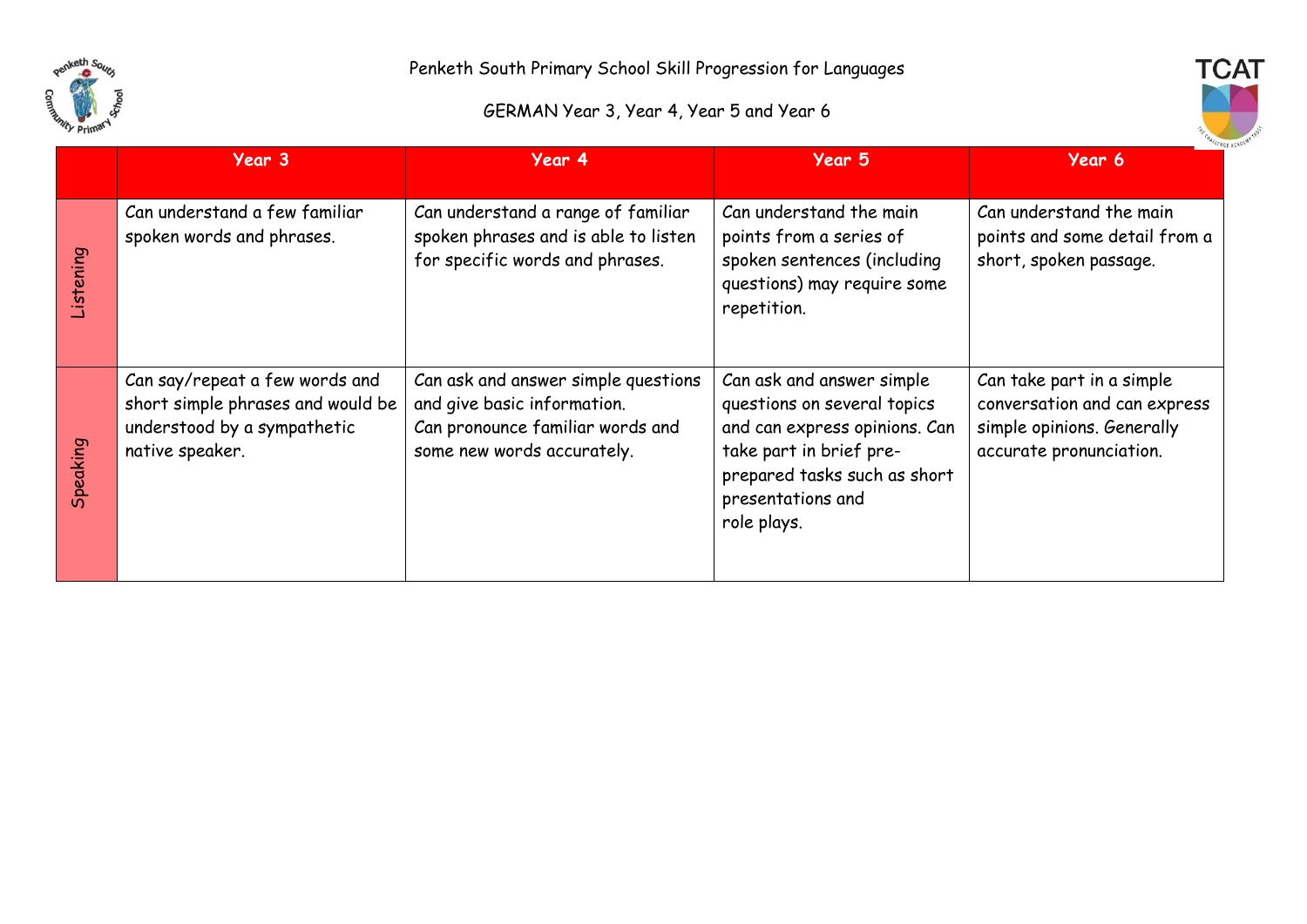|         | Year 3                                                                                              | Year 4                                                                                                                                                       | Year 5                                                                                                                                                                                                                                                                                             | Year 6                                                                                                                                                                 |
|---------|-----------------------------------------------------------------------------------------------------|--------------------------------------------------------------------------------------------------------------------------------------------------------------|----------------------------------------------------------------------------------------------------------------------------------------------------------------------------------------------------------------------------------------------------------------------------------------------------|------------------------------------------------------------------------------------------------------------------------------------------------------------------------|
| Reading | Can recognise and read out a few<br>familiar words and phrases.                                     | Can understand simple written<br>phrases. Can match sounds too<br>familiar written words.                                                                    | Can understand the main<br>point(s) from a short-written<br>passage in clear printed<br>script. Can use bi-lingual<br>dictionaries independently.<br>Can apply phonic knowledge to<br>find, understand and/or<br>produce spoken and written<br>words                                               | Can understand the main<br>points and simple opinions of<br>a longer written passage<br>(e.g. letter/recipe/<br>poem/story/account). Can<br>use a bilingual dictionary |
| Writing | Can write or copy a few simple<br>words or symbols as an emergent<br>writer of the target language. | Can spell some familiar written<br>words and phrases accurately and<br>write simple sentences with limited<br>mistakes so that the message is<br>understood. | Can write two or three short<br>sentences as a personal<br>response, using reference<br>materials / with support.<br>Attempts to use accurately<br>nouns and adjectives and<br>shows awareness of the use<br>of and conjugation of some<br>commonly used and regular<br>verbs in the present tense | Can write a short text,<br>attempting to use accurately<br>nouns, adjectives, verbs on a<br>familiar topic using reference<br>materials as support.                    |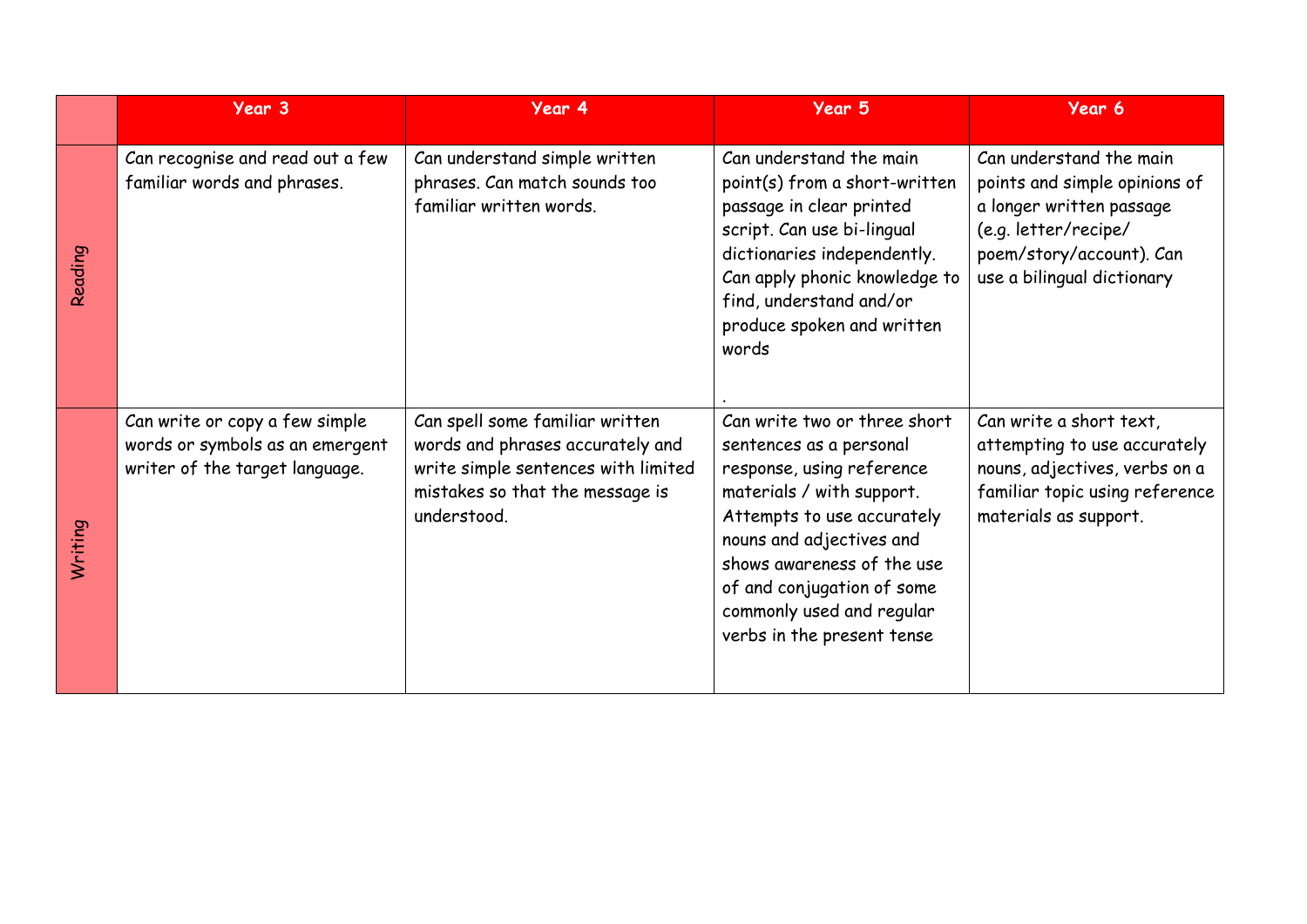|         | Year 3                                                                                                                                                                                                                                                                                    | Year 4                                                                                                                                                                                                                                                                                                                                                                                                                                                                                                                                                        | Year 5                                                                                                                                                                                                                                                                                                                                                                                                                                                                          | Year 6                                                                                                                                                                                                                                                                                                                                                                                                                                                                                                                                                                            |
|---------|-------------------------------------------------------------------------------------------------------------------------------------------------------------------------------------------------------------------------------------------------------------------------------------------|---------------------------------------------------------------------------------------------------------------------------------------------------------------------------------------------------------------------------------------------------------------------------------------------------------------------------------------------------------------------------------------------------------------------------------------------------------------------------------------------------------------------------------------------------------------|---------------------------------------------------------------------------------------------------------------------------------------------------------------------------------------------------------------------------------------------------------------------------------------------------------------------------------------------------------------------------------------------------------------------------------------------------------------------------------|-----------------------------------------------------------------------------------------------------------------------------------------------------------------------------------------------------------------------------------------------------------------------------------------------------------------------------------------------------------------------------------------------------------------------------------------------------------------------------------------------------------------------------------------------------------------------------------|
| Grammar | Exploration of<br>recognising and answering<br>$\bullet$ a question,<br>understanding simple<br>commands,<br>recognising nouns,<br>$\bullet$<br>beginning to recognise<br>$\bullet$<br>masculine, feminine, neuter<br>noun,<br>practising forming and<br>structuring a polite<br>response | Exploration of<br>nouns: masculine, feminine,<br>neuter, recognising and using<br>commands<br>recognising and using<br>"there is/are"<br>identifying parts of language<br>which are adjectives<br>recognising and using "I have<br>identifying / producing singular<br>and plural forms of nouns<br>identifying parts of language<br>$\bullet$<br>which are adjectives<br>identifying and producing<br>singular and plural<br>masculine/feminine/neuter<br>nouns<br>identifying verbs in simple<br>present tense sentences<br>polite requests :-"I would like | Exploration of<br>Asking and answering<br>$\bullet$<br>simple question about<br>someone else (3rd<br>person singular)<br>Conjunctions to create<br>$\bullet$<br>extended sentence<br>Commands<br>• Verb to have-present<br>tense<br>• Verb to be - present<br>tense<br>• Verb to wear - present<br>tense<br>Conjunctions to create<br>extended sentences.<br>Writing independently<br>extended sentences.<br>Using the modal verb<br>$\bullet$<br>structure: You can +<br>verbs | Exploration of<br>time phrases<br>• extended sentences with<br>conjunctions and opinions<br>• nouns, adjectives<br>use of there is / are<br>practise of key phrase "<br>I would be<br>• verb to play in the<br>present tense<br>• expressing likes and<br>dislikes with nouns and<br>verbs<br>· descriptive sentences<br>using 1st, 2nd and 3rd<br>person<br>• regular present tense<br>consolidation of prior<br>learning - nouns,<br>adjectives, verbs,<br>questions and answers<br>• consolidation of prior<br>learning - nouns,<br>adjectives, verbs,<br>questions and answer |